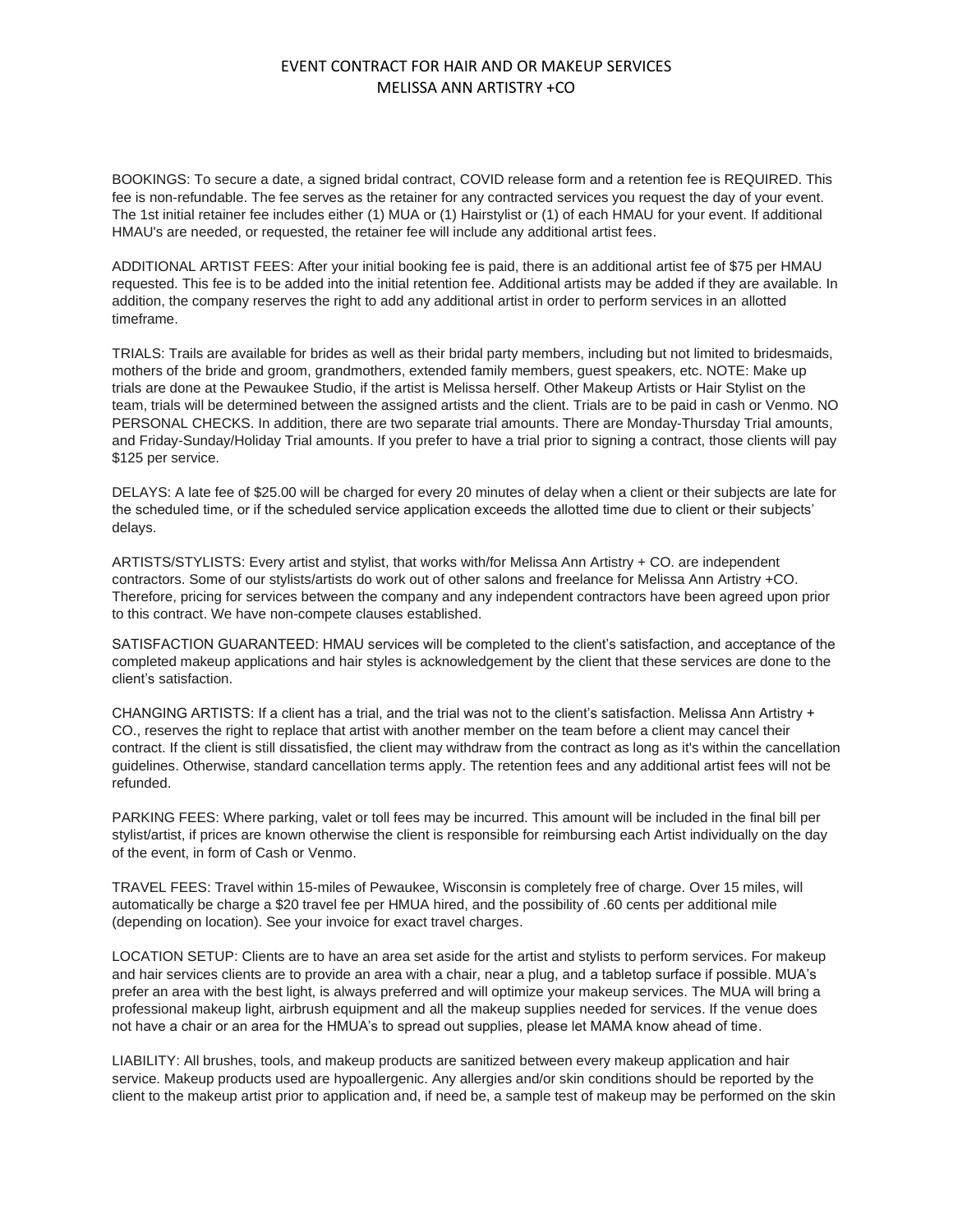## EVENT CONTRACT FOR HAIR AND OR MAKEUP SERVICES MELISSA ANN ARTISTRY +CO

to test reaction. Client(s) agree to release the makeup artist/Owner (Melissa Bolyard) or any of the other HMUA's assigned to your event from liability for any skin complications due to allergic reactions.

UNSANITARY, INFECTIOUS or UNSAFE CONDITIONS: We reserve the right to refuse services if or alter services if unsanitary conditions exist and/or contagious infections are present. Client understands and acknowledges that Artists may alter service or NOT perform services where any contagious infections such as pink eye (conjunctivitis) or cold sores/fever blisters, blood or Covid-19 are present, there shall be no refund of any payments already paid.

HARRASSMENT OF ARTISTS: Client acknowledges and agrees that verbal/written abuse of any condition to an Artist/Stylist/Management is unacceptable by any person during any part of this transaction and shall be grounds for the Artist/Stylist/Management to cease services or contract immediately.

Client acknowledges that they will not be entitled to a refund for any work, or payments already performed, and client may not review artist or stylist vendor poorly on social media or other review sites if this happens. Client also acknowledges that they will allow artist to work in safe conditions for personal safety. If at any time artist or stylist feels physically threatened or verbally abused, the artist/stylist may cease the performance of services and exit the building. There will be no refunds of payments already made.

SERVICE MINIMUMS: Traveling onsite wedding service minimums must be met on the date of service, or the client will be responsible for paying the full amount of the services required to meet the service minimums. Unless otherwise agreed upon. See your invoice for requirements. This does not apply for "smaller groups, that were previously agreed upon."

NUMBER OF SERVICES: If the number of services decrease (30) days or less, and you have already received the 'Final Invoice,' 100% of that service cost will be owed (less the gratuity), in the final bill. We understand unforeseen circumstances may happen; however, we plan on these services for our artists/stylists and budgeting purposes for the year. If services increase before an event date, please let management know immediately for us to ensure proper payment and staffing. Servicing more clients, the day of the event, is up to the of the artist/stylist that are working that day.

SERVICE TIMES: Client acknowledges and agrees that the artist/stylist is only obligated to stay at the event while performing services. If the artist/stylist has completed all services before the contract end time, artist/stylist will leave the event.

TIPPING: A 17% gratuity will be added to all services that are outlined in invoice. If your event takes place on a Federal Holiday or during a Federal Holiday weekend, a 20% gratuity fee will be added in the final bill. The entire gratuity is dispersed to the artist(s) that serviced your event. On the day of the event, feel free to tip your HMAU above and beyond for exceptional service. Please make those tips cash.

FINAL PAYMENT: The final balance is due (7) days before the day of the event. This amount will reflect all services requested, required minimums, any additional stylist charges, travel fees for all artists and stylists, including the appropriate gratuities for services. If payment is not able to be given, on or before the due date, a \$25 service charge will be added to the client's invoice to accept payments the day of the event. These payments would then have to be made via Cash or Venmo. The person(s) responsible for the entire balance of payment is the person(s) whose name(s) appears on this contract.

MAKING PAYMENTS: Yes, you may make payments ahead of the event date Those payments must be made by Venmo or PayPal.

CANCELLATION POLICY: Wedding cancellations made more than (90) days before the event, no cancellation fee. (60) days before the event a \$250 cancellation fee. (30) days or less, 100% of the agreed upon invoice is required

HMAU SICK OR UNEXPECTED UNAVAILABLE DAY OF EVENT: If a HMAU becomes ill or unexpectedly unavailable the day of your event, Melissa Ann Artistry + CO will make all attempts to fill your day request with another contracted artist from our team. If no other artist is available, the company will return your retention fee and a \$200 inconvenience fee. The client understands, by singing this contract they are voluntarily giving up substantial